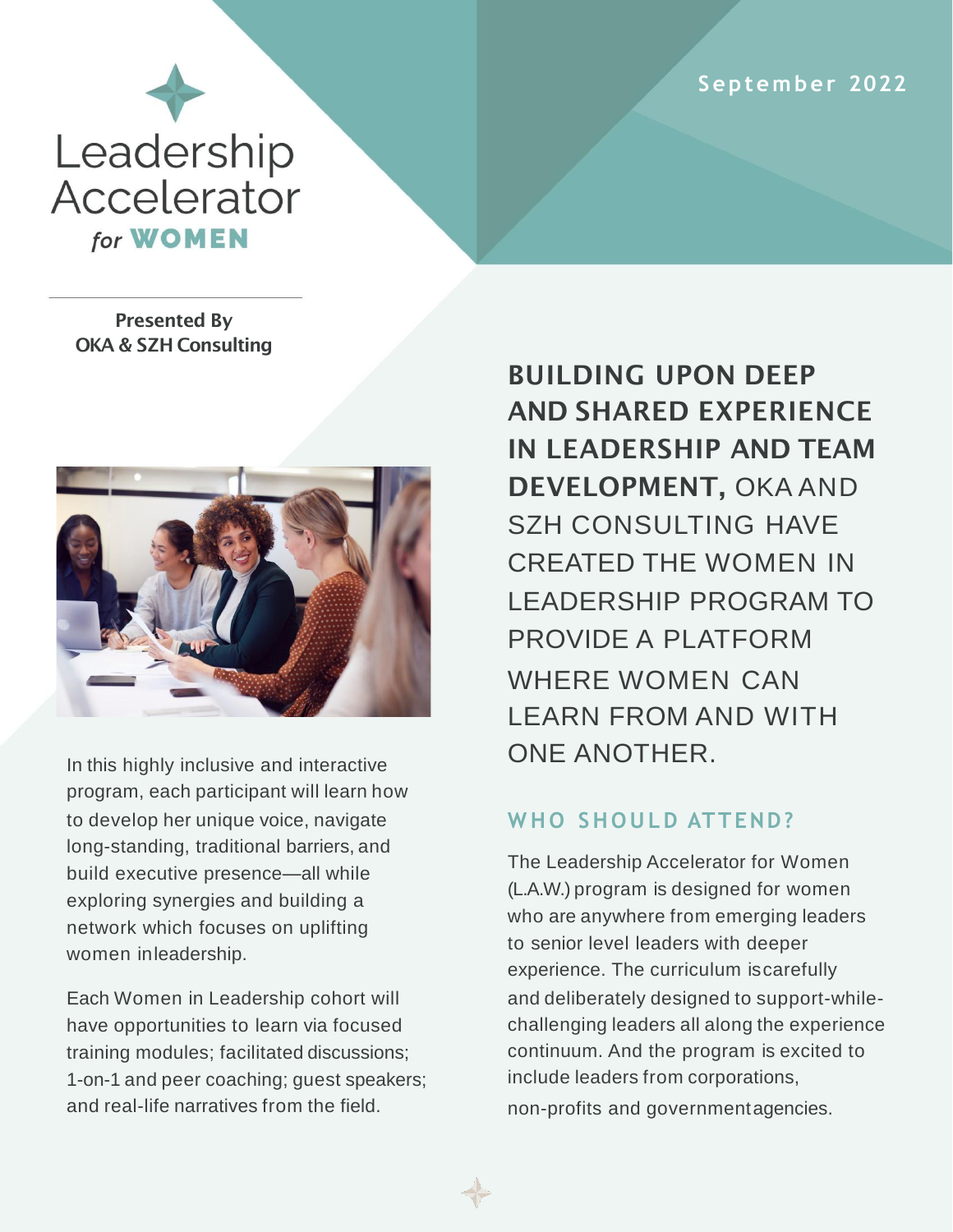# **THE L.A.W. EXPERIENCE**

The Leadership Accelerator for Women program provides a robust leadership development, coaching and networking experience through a combination of 10 valuable components.



#### **Individual Leadership Profile (ILP):** Identify what you want to be known for as aleader.



**7**

### **Community Building:**

Connect and learn with others going through similar experiencesin their leadership journeys.



**DRiV (Motives, Values,Behaviors) Assessment:** Understand what really drives you, what drains you, what are your values, and how you can best use these towards success as a leader.

### **Workshops on DynamicTopics:**

Participate in andexperience informative workshops, building your Executive Brand, influencing and negotiating, initiating difficult conversations, and fostering psychological safety—amongothers.

**3**

**EQi (Emotional Intelligence) 360 Assessment:** Gatherfeedback from others on your strengths, developmentareas, and the behaviors you consistently put into the world.



## **60 minute 1 on 1 Coaching Every 6 Weeks:** Develop the skills, confidence, resilience, and self-awareness you need to take your leadership to the next level.

**5**

**Guest Speakers:** Soak inbest practices and lessonslearned from leaders outside of your industry to get key take-aways to bring back to your organization.



## **Culminating Leadership ActionPlan for Accelerated Development:**

Transition out of the program with a targeted plan to help you narrow your focus on the leadership actions most pertinent for you.



### **Personal Board ofAdvisors:**

As part of this program, you will have a cohort that is OKA-organized and facilitated to support and guide your development around how to overcome barriers as a womanin leadership.



### **<sup>10</sup> Certification & Recognition:**

Receive a Leadership Accelerator for Women Program Credly Badge to share with the world what you have learned and been a partof.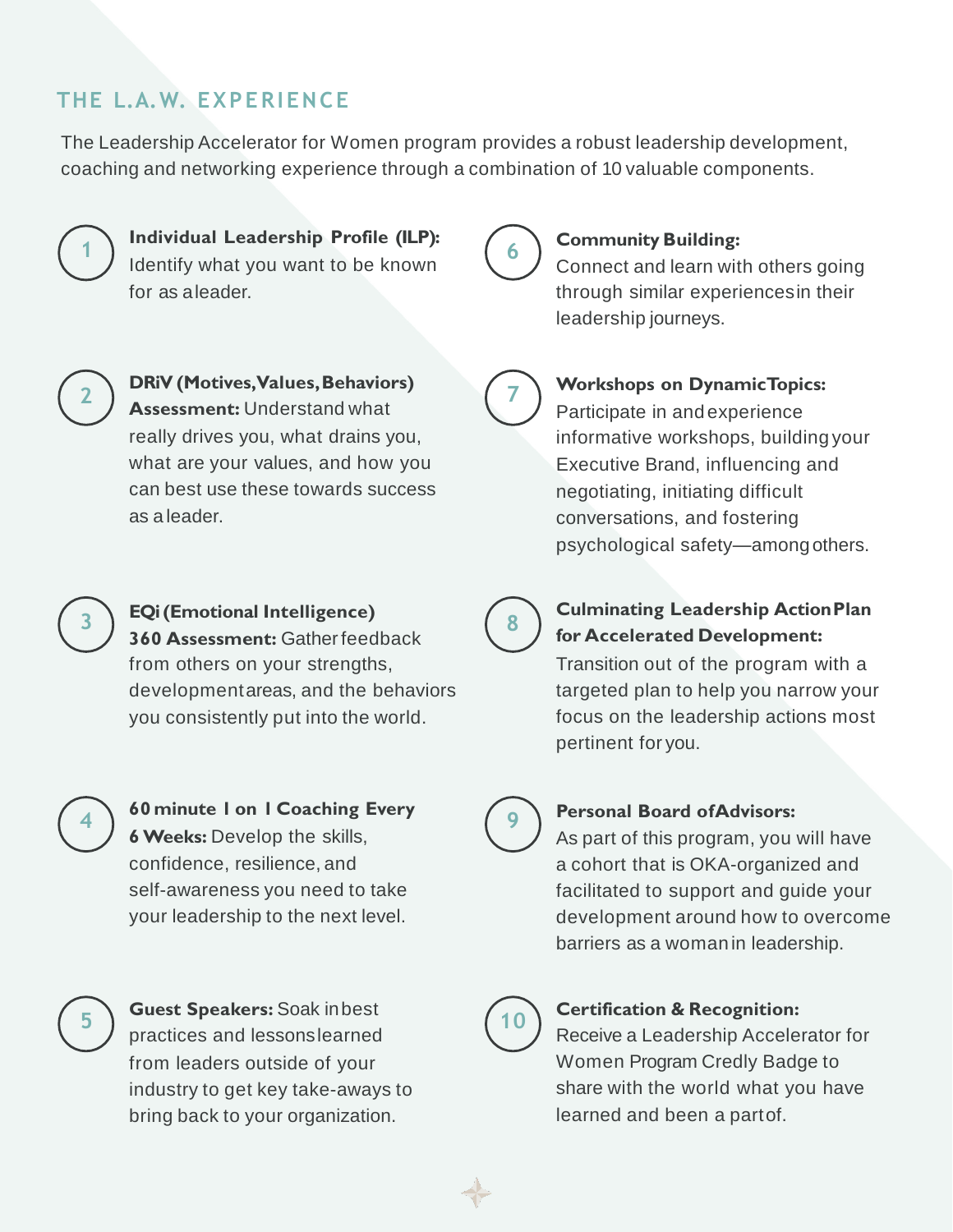## **NEXT STEPS**

If you are ready to be inspired, network with likeminded colleagues, and both learn and practice skills that will impact you, your career and your organization, we cannot wait to connect with you!

**Please contact theL.A.W. program coordinator Harris Fanaroff at [hfanaroff@oka-online.com,](mailto:hfanaroff@oka-online.com) to register,or to schedule an exploratory discussion.**

**We look forward to welcoming you and your leaders to the L.A.W community.**

*"Behind every successful woman is a tribe of other successful women who have her back.What we are committing to provide for each of our participants is this tribe and community that helps turbo-charge their growth as a leader."*

Salima Hemani & JenSanders, Co-Directors, Leadership Accelerator for Women

### **THE I N V E STME NT**

**Your total investment for the Leadership Accelerator for Women Experience is \$8,500**

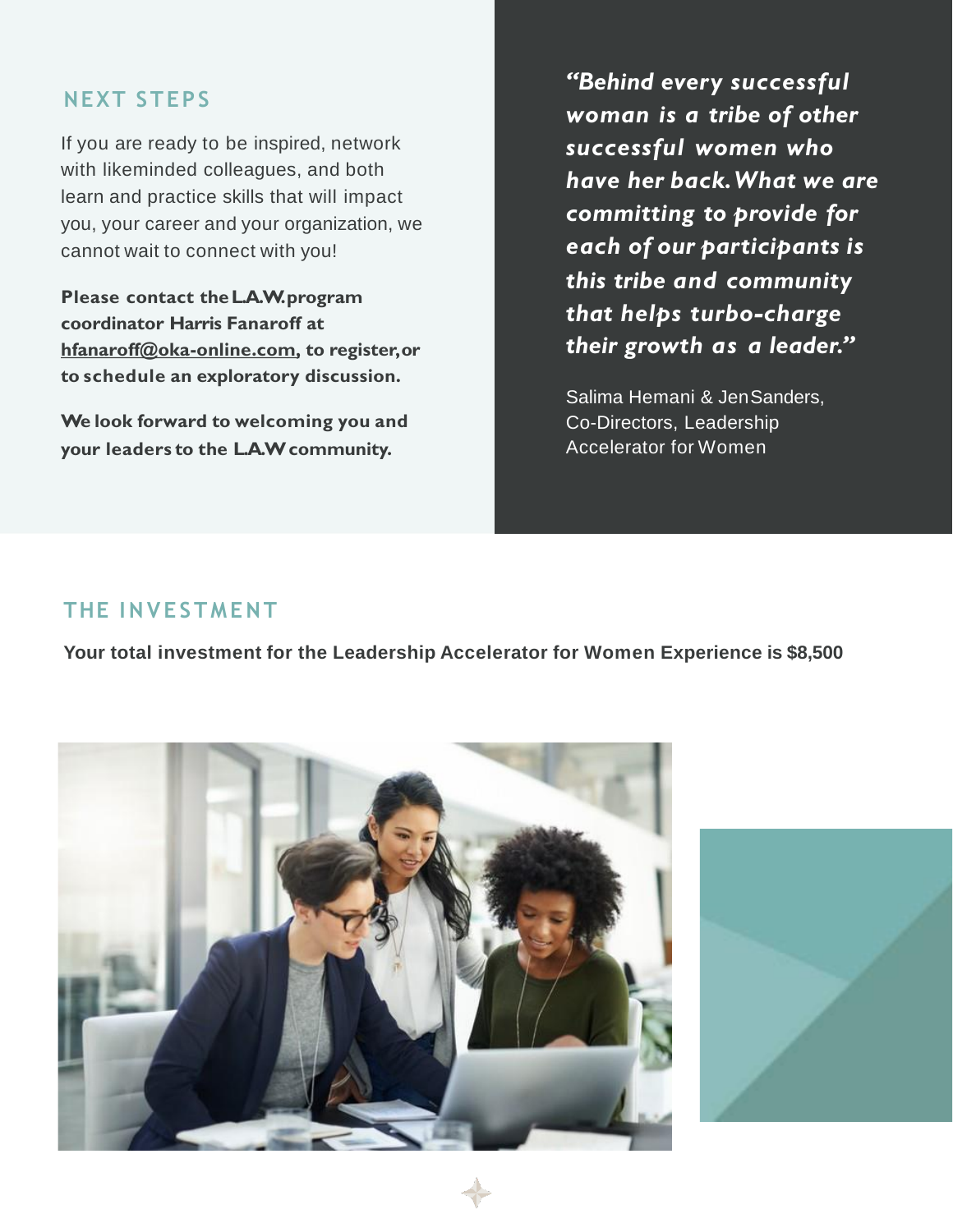## **OUR PROGRAM DIRECTORS**

The Leadership Accelerator for Women program is led by two co-directors who bring over deep senior leadership, coaching and development experience, along with a personal perspective on the unique leadership and career challenges facing women.



#### JEN SANDERS, MSOD, PCC | *Senior Consultant, OKA*

Jenifer Sanders is an experienced facilitator, organization development consultant, trainer and executive coach with deep knowledge of a range of psychological assessments and facilitative processes. With a Master's Degree in Organization Development and extensive experience in adult education, Jen has led the development of OKA's online and blended learning development programs, including certification courses and advanced application courses in report interpretation and team and organizational applications

Jenifer is also a certified Master Practitioner in EQ-i® 2.0 and EQ360® emotional intelligence assessments, the DRiV, the Influence Style Indicator, the Change Style Indicator, and the Decision Style Profile,the Myers Briggs Type Indicator® (MBTI®), the Pearman Personality Integrator and other industry-leading tools.

Experienced with both federal and private sector clients, Jen's goal with her client engagements and the products she authors is to develop the personal and professional growth of the individuals and teams OKA supports.



#### SALIMA HEMANI, MBA, PCC, SHRM-SCP | *President, SZH Consulting*

Salima Hemani is the Founder and President of SZH Consulting LLC, a boutique management consulting and executive coaching firm, specializing in the science and art of organizational effectiveness and leadership development. SZH Consulting provides highly customized and research driven solutions to Fortune 500 companies, government agencies and various private and non-profit organizations to enhance their organizational health and implement lasting change.

Prior to launching SZH Consulting, Salima held senior leadership positions at top global companies including Accenture, Northrop Grumman, Marriott International and BAE Systems. In those roles, she was instrumental in helping inform the strategic direction of Talent Management and Organizational Development functions, while delivering highly effective and impactful leadership and organizational effectiveness solutions. Salima has served on the board of directors for the International Coaching Federation DC, and as the the Mentor/Advisor for the Virginia Tech Executive MBA program. Salima has extensive experience coaching senior leaders and teams looking to enhance their potential and thrive in the changing business landscape.

## **VISIT SZHCONSULTING. COM OR OKA-ONLINE. COM TO LEARN MORE!**